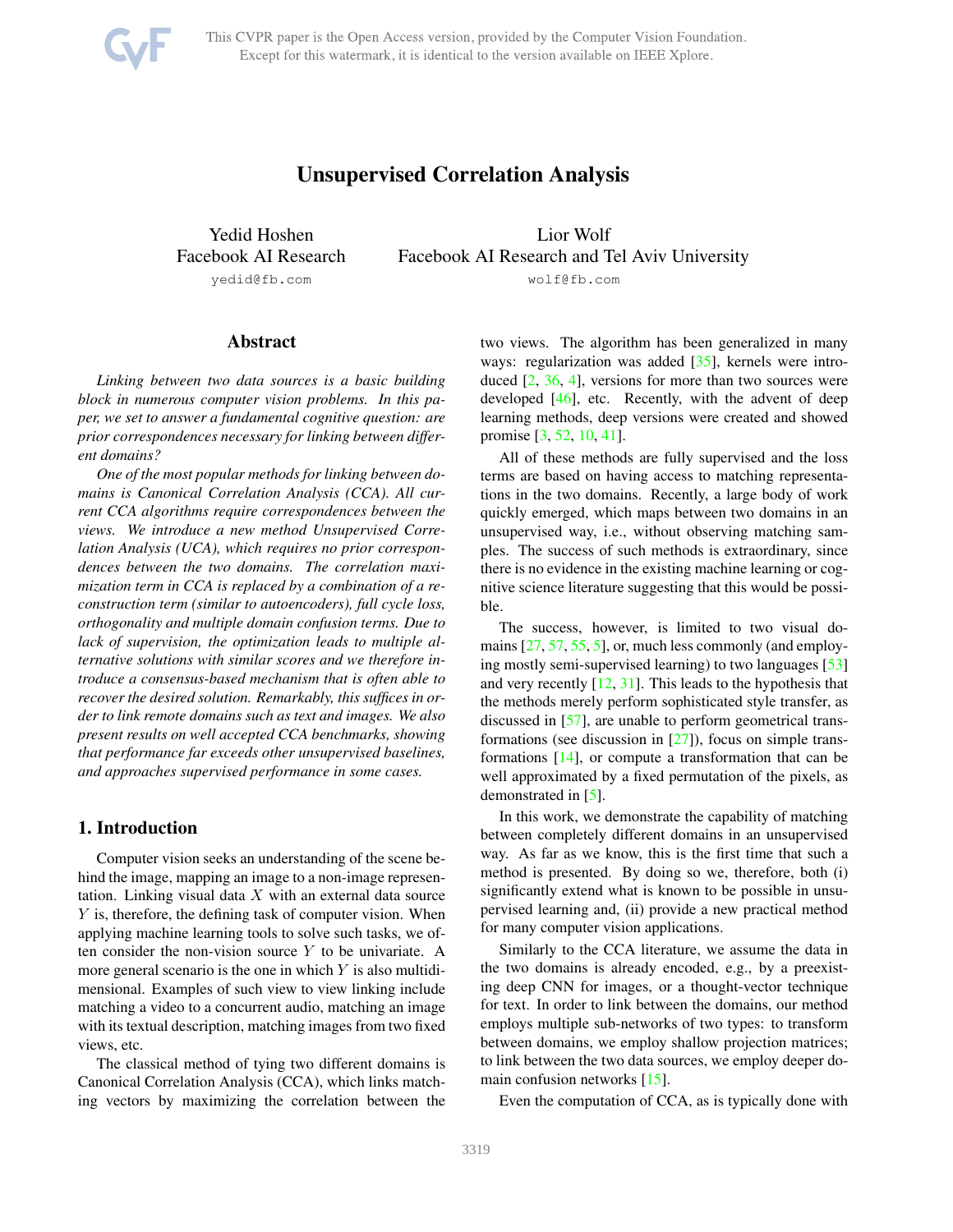<span id="page-1-1"></span>SVD or eigenvalue decomposition is ambiguous [\[9\]](#page-8-9) since the projections is given up to a flipping of a sign. This can be easily resolved in the supervised case by making the recovered correlations positive. In the unsupervised case, correlations cannot be computed since there are no matches. In addition, there may be many more ambiguities (e.g., matching an image to a description of the same image after some transformation). In order to overcome this, we run our method  $k$  times. Then, we analyze the relations between the recovered solutions by considering the first Principle Component of a data-driven similarity kernel between the solutions. The final solution emerges as the solution with the maximal value along this dimension.

Taken together, our method is able to solve a variety of computer vision tasks, inferring a missing half of an image from the given part, and link text and images.

We review related work in Sec. [2,](#page-1-0) our method UCA is detailed in Sec. [3.](#page-2-0) Experimental evaluation is presented in Sec. [4.](#page-4-0) We conclude in Sec. [5.](#page-7-0)

### <span id="page-1-0"></span>2. Related work

This paper aims to identify analogies between datasets without supervision. Analogy identification as formulated in this paper is highly related to image matching methods. As we perform matching by synthesis across domains, our method is related to unsupervised style-transfer and imageto-image mapping. In this section we give a brief overview of the most closely related works.

Style transfer Style transfer methods [\[16,](#page-8-10) [47,](#page-9-9) [26\]](#page-8-11) typically receive as input a style image and a content image and create a new image that has the style of the first and the content of the second. Style is captured by local image statistics ("texture") and content is measured by the activations of a neural net classifier. The problem of image translation between domains differs since when mapping between domains, part of the content is replaced with new content that matches the target domain and not just the style.

Generative Adversarial Networks GAN [\[17\]](#page-8-12) methods train a generator network  $G$  that synthesizes samples from a target distribution, given noise vectors, by jointly training a second network  $D$ . In image mapping, the created image is based on an input image and not on random noise [\[27,](#page-8-4) [57,](#page-9-5) [55,](#page-9-6) [33,](#page-9-10) [45,](#page-9-11) [25\]](#page-8-13), using a similar adversarial network D. Earlier, fully supervised, conditional GANs include generating samples from a specific class [\[40\]](#page-9-12), based on a textual description [\[42,](#page-9-13) [56\]](#page-9-14), or invert mid-level network activations [\[13\]](#page-8-14).

Unsupervised Mapping Unsupervised mapping does not employ supervision apart from sets of sample images from the two domains. This was done very recently [\[27,](#page-8-4) [57,](#page-9-5) [55,](#page-9-6) [22\]](#page-8-15) for image to image translation and slightly earlier for translating between natural languages [\[53,](#page-9-7) [31\]](#page-9-8).

[\[45\]](#page-9-11) match between the source domain and the target do-

main by incorporating a fixed pre-trained feature map f and requiring  $f$ -constancy, i.e, that the activations of  $f$  are the same for the input samples and for mapped samples. We do not use such assumptions in this work.

Domain Adaptation In this setting, we typically are given two domains, one having supervision in the form of matching labels, while the second has little or no supervision. The goal is to learn to label samples from the second domain. In  $[8]$ , what is common to both domains and what is distinct is separated thus improving on existing models. In [\[7\]](#page-8-17), a transformation is learned, on the pixel level, from one domain to another, using GANs. In [\[21\]](#page-8-18), an unsupervised adversarial approach to semantic segmentation, which uses both global and category specific domain adaptation techniques, is proposed.

A principled way for performing domain adaptation using an adversarial network is presented by Ganin et al. [\[15\]](#page-8-8). The adversarial network tries to distinguish between the features extracted from samples of two the domains, after these were processed by a feature extraction network. A similar "domain confusion" network is employed in our work (although two different projects are used) and in many other recent contributions, for example, for the task of imitation learning [\[20\]](#page-8-19).

**Canonical Correlation Analysis** (CCA)  $[23]$  is a statistical method for computing a linear projection for two views into a common space, which maximizes their correlation. CCA plays a crucial role in many computer vision applications including multiview analysis [\[1\]](#page-8-21), multimodal human behavior analysis [\[44\]](#page-9-15), action recognition [\[28\]](#page-8-22), and linking text with images [\[30\]](#page-9-16). There are a large number of CCA variants including: regularized CCA [\[50\]](#page-9-17), Nonparametric canonical correlation analysis (NCCA) [\[37\]](#page-9-18), and Kernel canonical correlation analysis (KCCA) [\[2,](#page-8-0) [36,](#page-9-1) [4\]](#page-8-1), a method for producing non-linear, non-parametric projections using the kernel trick. Recently, randomized non-linear component analysis (RCCA) [\[39\]](#page-9-19) emerged as a low-rank approximation of KCCA. While CCA is restricted to linear projections, KCCA is restricted to a fixed kernel. Both methods do not scale well with the size of the dataset and the size of the representations. A number of methods [\[3,](#page-8-2) [52,](#page-9-3) [10,](#page-8-3) [41\]](#page-9-4) based on Deep Learning were recently proposed that aim to overcome these drawbacks. Deep canonical correlation analysis [\[3\]](#page-8-2) processes the pairs of inputs through two network pipelines and compares the results of each pipeline via the CCA loss.

Two contributions  $[54]$  and  $[51]$ , extend DeepCCA  $[3]$ to the task of images and text matching. The first employs the same model and training process of [\[3\]](#page-8-2) while the latter employs a different training scheme on the same architecture. Other deep CCA methods, are inspired by a family of encoding/decoding unsupervised generative models [\[19,](#page-8-23) [6,](#page-8-24) [34,](#page-9-22) [48,](#page-9-23) [49\]](#page-9-24) that aim to capture a meaningful rep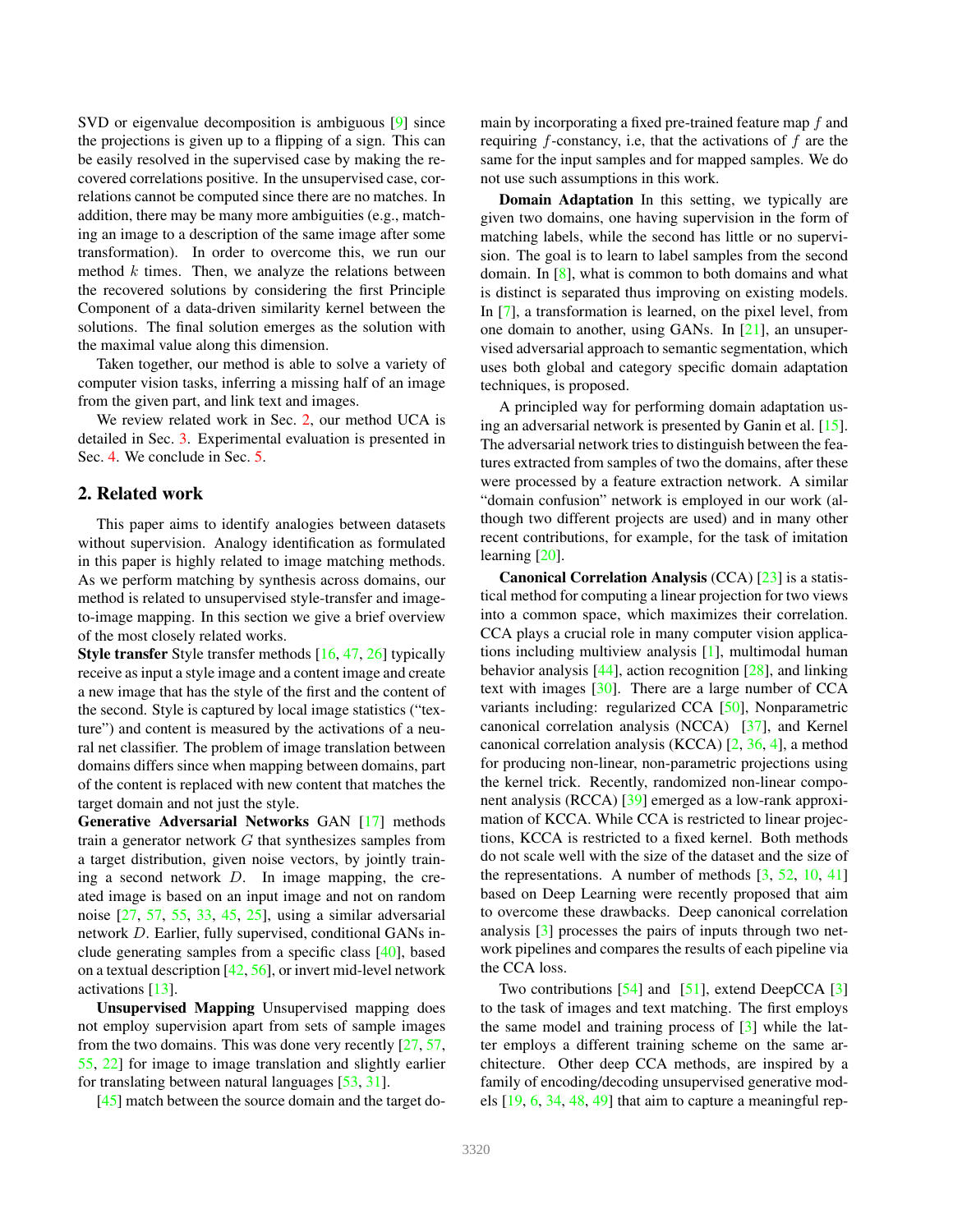<span id="page-2-5"></span>resentation of input  $x$  by applying a non-linear encoding function, decoding the encoded signal using a non-linear decoding function and minimizing the squared L2 distance between the original input and the decoded output. Needless to say, all of these methods are supervised and rely on matching samples between the domains.

#### <span id="page-2-0"></span>3. Method

In this section, we describe Unsupervised Correlation Analysis (UCA). Similarly to CCA, the method projects the data from the two domains into a shared space. By using domain confusion networks, we ensure that the statistics of the two projected views are indistinguishable in the shared space. We are thus able to link between the two domains. There are several technical challenges including the domain confusion constraints and managing the instability of adversarial training.

In Sec. [3.1](#page-2-1) we describe our architecture and training procedure. In Sec. [3.2](#page-4-1) we describe our unsupervised network selection criterion.

#### <span id="page-2-1"></span>3.1. Architecture

In order to explain our method we briefly review CCA.  $CCA$  takes as input sets of matching views  $X_i$  and  $Y_i$ , which are stacked as the matching columns of two matrices  $X$  and  $Y$ . The views are assumed to be centered, i.e.,  $\sum_i X_i = 0$  and  $\sum_i Y_i = 0$ . *CCA* sets to project both views to a common space, by employing projection matrices  $W_x$  and  $W_y$ , such that the sum of correlations  $\sum_i (W_x X_i)^{\top} (W_y Y_i)$  is maximized, subject to the projected data being uncorrelated, i.e.,  $\sum_i (W_x X_i)(W_x X_i)^\top = I$ and similarly for  $W_y Y_i$ .

In the unsupervised setting, we would like to learn similar projection matrices  $W_x$  and  $W_y$ . We cannot compute the cross-domain correlations without having access to matching training samples, but we can compute the correlation of each projection. The latter allows us to apply the orthogonality constraint in order to ensure uncorrelated projections.

In addition to these projections our method also employs projections  $V_x$ ,  $V_y$  from the shared space to the two views as well as three domain confusion matrices:  $D<sub>C</sub>$  in the shared (post-projection) domain, and  $D_x$ ,  $D_y$  for the two input domains. The variables, networks, constants, and parameters that define our method are listed in Tab. [1.](#page-3-0)

We center the training data by removing the mean in each of the domains. The CCA-like projections  $W_x$  and  $W_y$  project the input data into  $\mathbb{R}^d$ :

$$
C_x = W_x X \tag{1}
$$

$$
C_y = W_y Y \tag{2}
$$

Similarly to CCA, the projections dimensions are set to be uncorrelated. In our method, this is done in a soft way with the following loss

$$
L_{Orth} = ||C_x^\top C_x - I||_2^2 + ||C_y^\top C_y - I||_2^2 \tag{3}
$$

In order to make the two projections indistinguishable, we train an adversarial network  $D<sub>c</sub>$  to distinguish between  $C_x$  and  $C_y$ .

<span id="page-2-2"></span>
$$
L_{D_c} = BCE(D_c(C_x), 0) + BCE(D_c(C_y), 1) \quad (4)
$$

where the Binary Cross Entropy function is defined based on the sigmoid function  $\sigma$  as:

$$
BCE(x, z) = -z \log(\sigma(x)) - (1 - z) \log(1 - \sigma(x)) \tag{5}
$$

The networks  $W_x$  and  $W_y$ , on the other hand, increase the domain confusion by minimizing the negation of  $L_{D_c}$ , given as:

$$
L_{G_c} = BCE(D_c(C_x), 1) + BCE(D_c(C_y), 0) \quad (6)
$$

The goal of the inverse projections  $(V_x, V_y)$ , from the shared domain in  $\mathbb{R}^d$  to the input domains is to allow domain confusion to take place in these domains, while ensuring that the inverse projection  $C_x$  and  $C_y$  is close to the original  $X$  and  $Y$ :

$$
L_{Rec} = ||V_x C_x, X||_2^2 + ||V_y C_y, Y||_2^2 \tag{7}
$$

We also incorporate a "Cycle" constraint as in [\[57,](#page-9-5) [27,](#page-8-4) [55\]](#page-9-6). The constraint enforces a view projected to the opposite view and back to be unchanged. It provides a strong way of tying  $V_x$  and  $W_x$  with  $V_y$  and  $W_y$ . The cycle constraint can be written as:

$$
L_{Cyc} = ||V_x W_y V_y W_x X - X||_2^2 + ||V_y W_x V_x W_y Y - Y||_2^2
$$
\n(8)

The domain confusion networks  $D_x$  and  $D_y$  minimize the following loss:

<span id="page-2-3"></span>
$$
L_{D_x} = BCE(D_x(V_xC_y), 0) + BCE(D_x(V_xC_x), 1) \tag{9}
$$

<span id="page-2-4"></span>
$$
L_{D_y} = BCE(D_y(V_yC_x), 0) + BCE(D_y(V_yC_y), 1) \tag{10}
$$

These networks act as adversaries to  $V_x$  and  $V_y$ , as well as to  $W_x$  and  $W_y$ , which minimize the two losses:

$$
L_{G_x} = BCE(D_x(V_xC_y), 1) \tag{11}
$$

$$
L_{G_y} = BCE(D_y(V_yC_x), 1) \tag{12}
$$

Taken together, the "generator" networks  $W_x$ ,  $W_y$ ,  $V_x$ and  $V_y$  minimize the following loss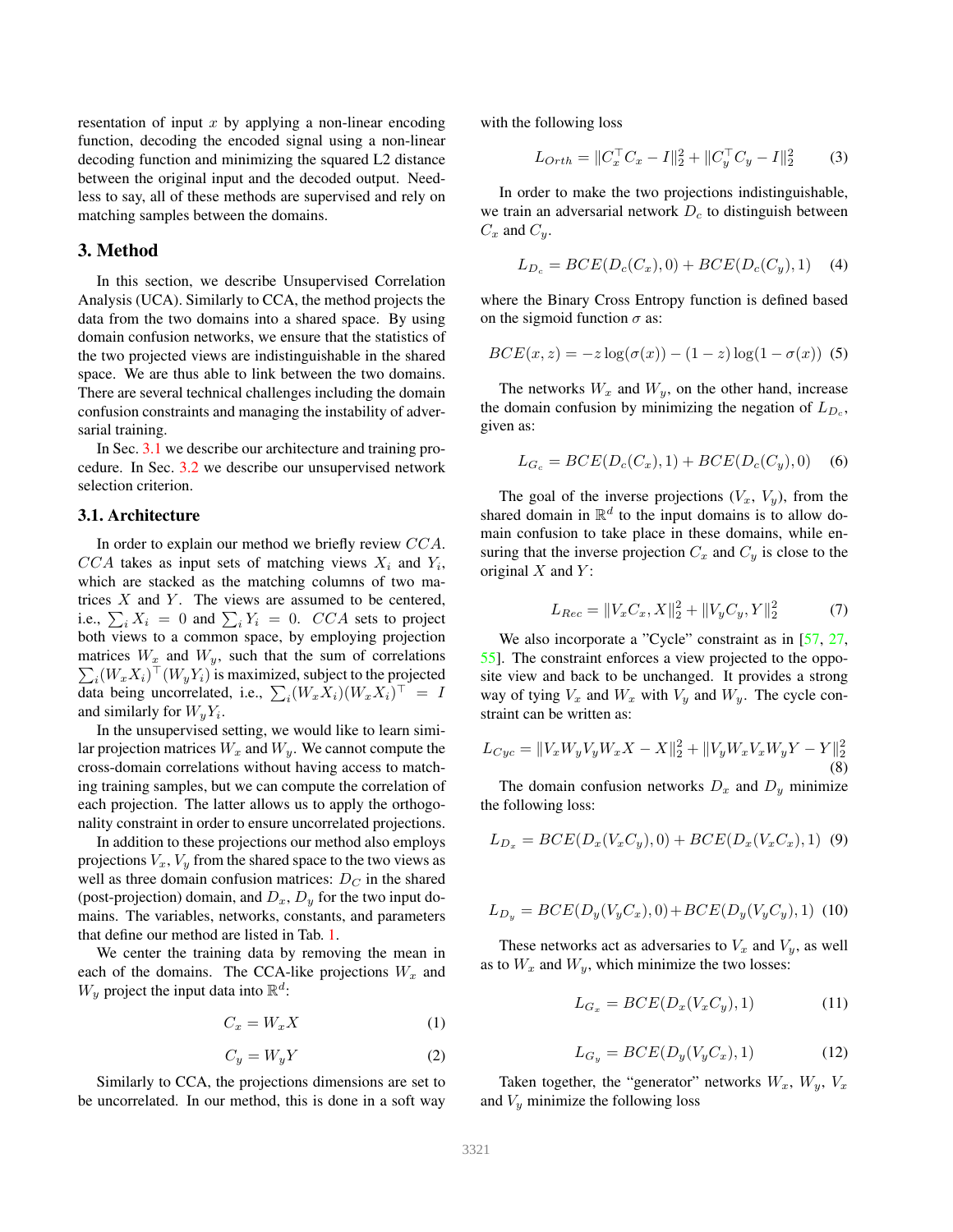

Figure 1. An illustration of the suggested method. The one-sided arrows denote projections. The double headed ones denote loss terms. Green – "generative" losses. Red – adversarial losses.

|            | Symbol                                                                                                                                                                             | Description                                                                                                                                                                                                                                                                                                                                                                     | Computed as:                       |
|------------|------------------------------------------------------------------------------------------------------------------------------------------------------------------------------------|---------------------------------------------------------------------------------------------------------------------------------------------------------------------------------------------------------------------------------------------------------------------------------------------------------------------------------------------------------------------------------|------------------------------------|
| Variables  | $X \in \mathbb{R}^{d_x \times n_x}$<br>$Y \in \mathbb{R}^{d_y \times n_y}$<br>$C_X \in \mathbb{R}^{d \times n_x}$<br>$C_V \in \mathbb{R}^{d \times n_y}$                           | Samples in the first domain $X$<br>Samples in the first domain $\mathcal Y$<br>X projected to shared space<br>Y projected to shared space                                                                                                                                                                                                                                       | Input<br>Input<br>$W_xX$<br>$Wy_y$ |
| Networks   | $W_x: d_x \to d$<br>$W_y: d_y \to d$<br>$V_x: d \to d_x$<br>$V_u: d \rightarrow d_u$<br>$D_c: d \rightarrow [0,1]$<br>$D_x: d_x \rightarrow [0,1]$<br>$D_y: d_y \rightarrow [0,1]$ | Projection form $X$ to the shared vector space<br>Projection form $Y$ to the shared vector space<br>Projection form the shared space in $\mathcal{R}^d$ to X<br>Projection form the shared space in $\mathcal{R}^d$ to $\mathcal Y$<br>The domain confusion discriminator $C_X$ vs. $C_Y$<br>Discriminator for $V_xC_x$ vs. $V_xC_y$<br>Discriminator for $V_xC_x$ vs. $V_xC_y$ |                                    |
| Const      | $d_x$<br>$d_y$                                                                                                                                                                     | Dimensionality of the input domain $X$<br>Dimensionality of the input domain $\mathcal Y$                                                                                                                                                                                                                                                                                       |                                    |
| Parameters | $d_{i}$<br>$\lambda_c$<br>$\lambda_{xy}$<br>$\lambda_{Rec}$<br>$\lambda_{Orth}$<br>$\lambda_{Cyc}$<br>$\boldsymbol{k}$                                                             | Dimensionality of the shared space<br>Weight of the loss term $L_{G_c}$<br>Weight of the losses $L_{G_x}, L_{G_x}, L_{D_x}, L_{D_x}$<br>Weight of the loss term $L_{Rec}$<br>Weight of the loss term $L_{Orth}$<br>Weight of the loss term $L_{Cyc}$<br>Number of reruns per experiment                                                                                         | 10<br>1<br>100                     |

<span id="page-3-0"></span>Table 1. The components of the Unsupervised Component Analysis model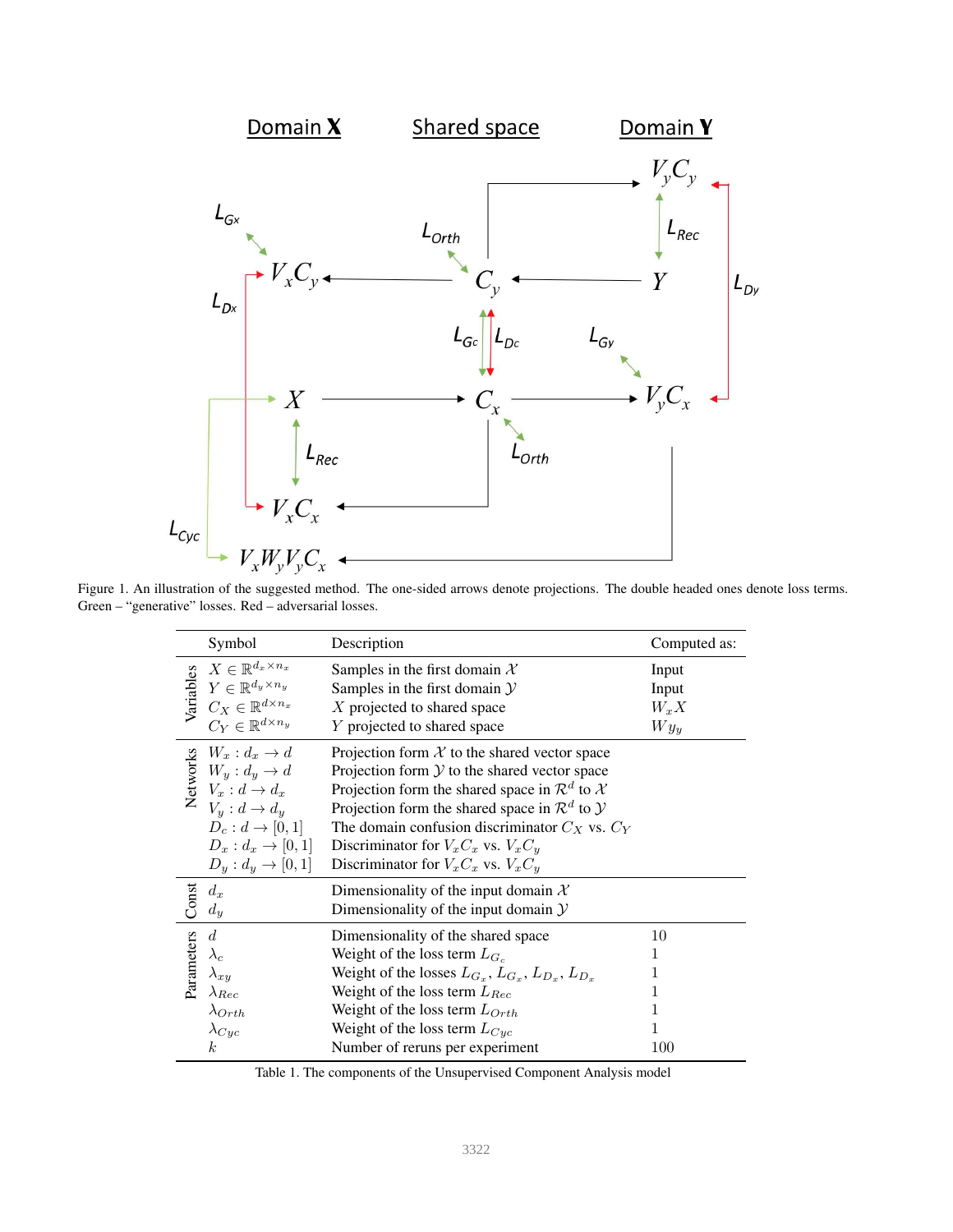<span id="page-4-5"></span>
$$
L_G = \lambda_c L_{G_c} + \lambda_{xy} L_{G_x} + \lambda_{xy} L_{G_y} +
$$

$$
\lambda_{Rec} L_{Rec} + \lambda_{Orth} L_{Orth} + \lambda_{Cyc} L_{Cyc}
$$
 (13)

while each of the discriminator networks  $D_c$ ,  $D_x$ , and  $D<sub>u</sub>$ , minimizes its individual loss.

We also present two other variants, of  $UCA$ ,  $CycUCA$ and LatentUCA. We noticed that using all constraint together tended to decrease the total performance.  $CycUCA$ is a simplified case of  $UCA$ , without the GAN on the latent code, and the orthogonality and reconstruction loss  $(\lambda_c = \lambda_{Orth} = \lambda_{Rec} = 0)$ . LatentUCA is the same as the full UCA without the cycle constraint ( $\lambda_{Cyc} = 0$ ).

We train all losses using mini-batch stochastic gradient descent (SGD) using the ADAM optimization algorithm [\[29\]](#page-9-25). As typical for adversarial loss functions we use alternating optimization, where for each mini-batch we first train the discriminator loss function and then the generator loss function. We used a learning rate of 1e−2 and decayed it by a factor of 2 after 15 epochs. Training was performed for a total of 26 epochs. The discriminator consisted of 2 hidden layers each with 2048 nodes, followed by Batch-Norm layer and ReLU activation. We used weight decay of  $1e - 5$  for all networks.

After training we use the projection matrices  $W_x$  and  $W_y$ as feature extractors from views  $X$  and  $Y$  respectively.

#### <span id="page-4-1"></span>3.2. Unsupervised Selection Among the Runs

Performing the procedure described in Sec. [3.1](#page-2-1) suffers both from the inherent ambiguity of unsupervised learning as well as from the well-documented instabilities in generative adversarial networks. In practice, we observe that some runs yield good performance whereas others result is projection to uncorrelated dimensions. Furthermore, since our constraints deal with the distribution level and only indirectly encourage positive correlations, we occasionally find runs that have negative correlations.

We have found that running training multiple times results in a number of runs with good performance. The challenge is being able to select the best performing runs. If we have access to an aligned (perhaps small) validation set, it can be used for choosing the best performing runs in terms of correlation or AUC. We denote this method: the Oracle. In the completely unsupervised setting, however, we do not have access to any aligned data<sup>[1](#page-4-2)</sup>. Simple averaging was found in our experiments to be sub-optimal. Simple heuristics based on training loss have not yielded successful outcomes.

Our proposed method is based on the idea that although we do not have ground truth labels, projections that are cor<span id="page-4-4"></span>Algorithm 1 Unsupervised Correlation Analysis

- <span id="page-4-3"></span>**Require:** Unmatched samples from two domains  $X$ ,  $Y$ , and the parameters listed in Tab. [1.](#page-3-0)
- 1:  $X = \text{removeMean}(X)$
- 2:  $Y = \text{removeMean}(Y)$
- 3: for  $j \in 1...k$  do
- 4: Obtain  $W_x^{(j)}$  and  $W_y^{(j)}$  by minimizing Eq. [13](#page-4-3) over  $W_x$ ,  $W_y$ ,  $V_x$ , and  $V_y$ , while minimizing Eq. [4,](#page-2-2) [9](#page-2-3) [10](#page-2-4) over  $D_c$ ,  $D_x$  and  $D_y$ , respectively.
- 5: end for
- 6: Synthetic pairs:  $(x_i, \tilde{y}_i = V_y^{(j)} W_x^{(j)} x_i) : x_i \in X, j$ randomized for each pair.
- 7: for  $i \in 1 \ldots n$  do
- 8: **for**  $j \in 1...k$  **do**

9: 
$$
M^{(j)}[i] = (W_x^{(j)} \hat{x}_i)^\top (W_y^{(j)} \tilde{y}_i)
$$

- 10: end for
- 11: end for
- 12:  $P = \text{largestSingularVector}(removeMean(M))$
- 13: **return**  $W_x^{(j^*)}$ ,  $W_y^{(j^*)}$  such that:  $j^* = \arg \max P^\top M^{(j)}$  $j \in 1...k$

related with the ground truth should also be highly correlated with each other and therefore agree on more labels than failed uncorrelated projections ("crowd-wisdom"). Using randomly sampled pairs of projected points however, yields a very unbalanced set of pairs as the proportion of matching pairs is the inverse of the number of examples in the training set (this is the reason our problem is challenging in the first place). Instead, we synthesize matching pairs as follows. We pick a random example  $x$  in  $\mathcal{X}$ , and projection matrices from a randomly selected run  $(W_x$  and  $V_y$ ). We then project point  $x$  to its paired synthetic  $Y$  example  $\tilde{y} = V_u W_x x$ . We then treat  $(x, \tilde{y})$  as a synthetic validation pair. we evaluate the similarity matrix of the projected synthetic pairs according to each run,  $M_{ij} = W_x^j x_i \cdot W_y^j \tilde{y}_i$ . for run  $j$  and pair  $i$ .

In order to find the run that is most correlated with the other runs, we calculate the factors of variation of matrix M using PCA and retain only the first principle component. The first PC approximates, using a rank-1 matrix, the kernel that measures the pair-wise similarities between runs. Therefore, the runs associated with the extremal factors in the first principle component are usually the most and least correlated runs. We show evidence for the effectiveness of this method in the experimental section. The entire method is listed in Alg. [1.](#page-4-4)

# <span id="page-4-0"></span>4. Experiments

Our experiments employ five datasets:

1. A toy problem, in which the first domain contains the MNIST images, and the second domain contains the

<span id="page-4-2"></span><sup>&</sup>lt;sup>1</sup>For testing purposes only, the performance is measured using matching points. However this cannot be done for a validation split.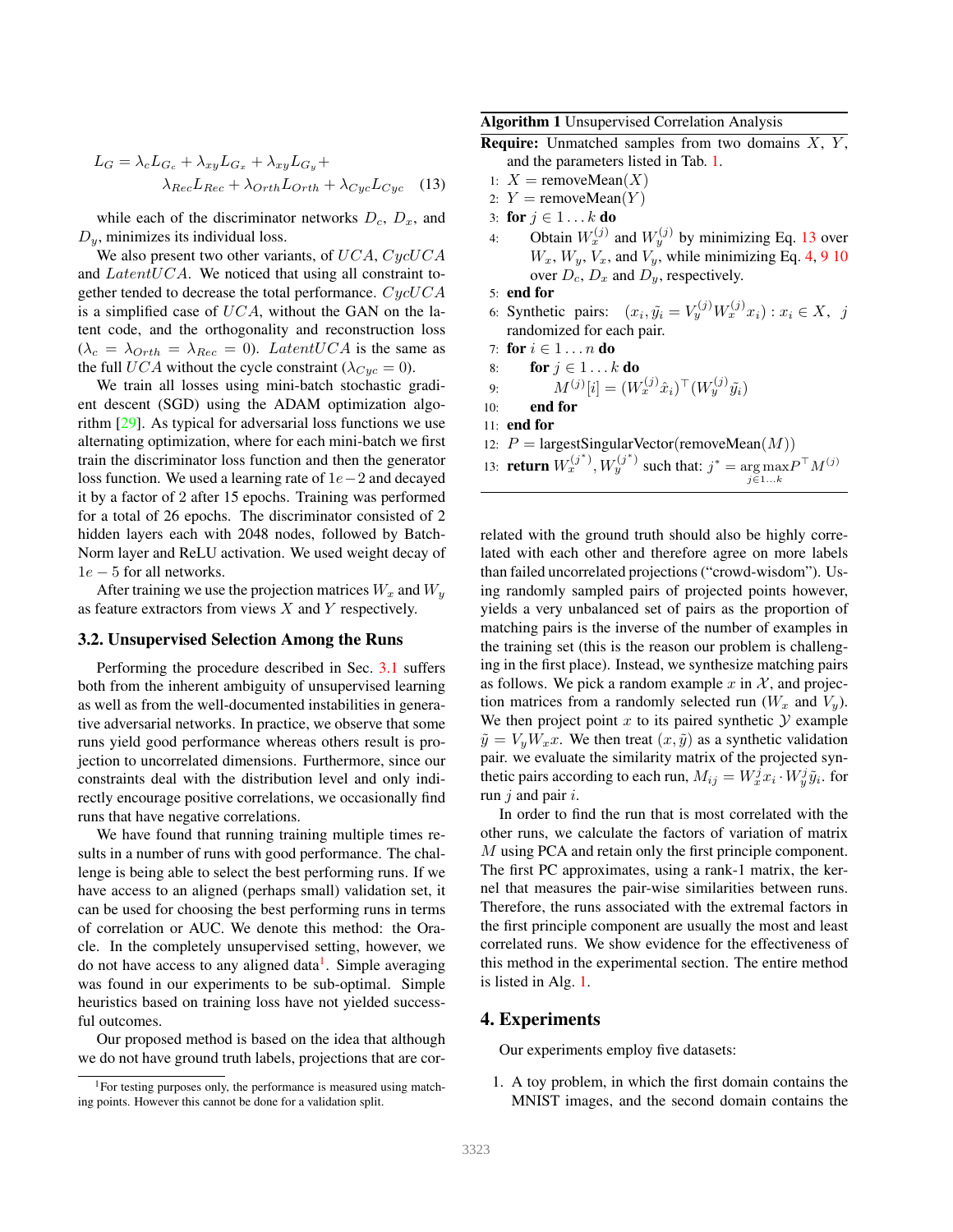<span id="page-5-0"></span>mirrored image.

- 2. A much more challenging problem in which the domain X contains the upper half of the MNIST  $[32]$ images, and Y contains the lower part.
- 3. The annotated bird dataset from [\[42\]](#page-9-13), contains 11,788 images of birds with matching sentences. The dataset has predefined train and test splits which we follow. We encode the images using ResNet50 [\[18\]](#page-8-25) and en-code the sentences using the InferSent method of [\[11\]](#page-8-26).
- 4. A similar dataset of flowers [\[56\]](#page-9-14), with 8,189 matching pairs, encoded similarly.
- 5. The 8,000 images of the Flickr citeflicker 8k datasets. Each image was annotated by five sentences. We encode each image using the VGG network [\[43\]](#page-9-27), and encode the sentences by employing fastICA [\[24\]](#page-8-27) over the word2vec [\[38\]](#page-9-28) representation. Namely, all word2vec representation of dictionary words were projected to 300D using fastICA. Then, the text associated with each image was taken as the average of all words in the five sentences describing it.

We evaluated multiple variants of our method and a set of baselines. The most related baseline is unsupervised generative adversarial methods. We also provide supervised CCA baselines to give an understanding of the upper bound for the performance on the evaluated datasets.

Two quantitative metrics are used for evaluation: (1) Correlation - average of the 1D dimension by dimension correlations of the code representations  $(C_x \text{ and } C_y)$ , and (2) Area Under Curve (AUC) - We compute the similarity, in the latent space, between pairs of positive and negative matches (each pair has one sample from view X and one from view Y) and report the area under the ROC curve.

The unsupervised methods include the direct GAN baseline and our three variants: *CycUCA*, *LatentUCA*, *AllUCA*. An additional variant termed Oracle selects the run out of all *CycUCA*, *LatentUCA*, and *AllUCA* runs, which maximizes the correlation. It therefore serves as an upper bound for the potential utility of the selection method presented in Sec. [3.2.](#page-4-1)

GAN: This method trains a generative adversarial model directly between the source domain and target domain. It does not use a shared latent space, and the shared space effectively becomes the original target space. This method has a much larger number of parameters than our method, since the input space is of much larger dimensionality than the latent space. As its dimensionality is very high the correlation metric is not very meaningful for this method, and is not reported.

UCA: UCA is described in Sec. [3](#page-2-0) with its three variant *CycUCA* and *LatentUCA* and *AllUCA*. *CycUCA* uses cycle constraints but no domain confusion loss on the latent space. *LatentUCA* has a domain confusion loss on the latent space but no cycle constraints. *AllUCA* contains all constraints.

We used a shared latent space of dimensionality  $d = 10$ . To calculate similarity between code vectors from different views we a correlation based similarity measure. This has been found to work better than the euclidean similarity. We compute 100 different training runs for each dataset, yielding 100 different projection matrices from each of the views to the shared space. For each set of projections we calculate the similarity scores on a fixed set of pairs of samples from the two views, resulting in the matrix  $M$ . We compute the PCA decomposition of the matrix, and represent every set of projections as the value of the top principle component. We have found that the solution (run) with the largest AUC and correlation typically has either the maximum or minimum first principle component among all solutions. We therefore report the AUC and correlation of the classifier with extremal value of the first principle components on the train set. For HalfMNIST, the second component was found to work better for all methods.

We also evaluate two supervised methods. We stress that they are only used to upper bound the performance obtainable by our method, and are not directly comparable due to inherent supervision.

Regularized CCA (CCA): CCA is an established technique for finding an optimal shared latent space given supervised data from two views; it maximizes correlation between the two views while enforcing orthonormality in the code space. The regularized version [\[50\]](#page-9-17) generalizes much better, and we report results for the best regularization coefficient found.

Supervised UCA (SupUCA): In order to test the expressiveness of our architecture, we evaluate UCA with supervised data. Several changes are performed to accommodate the new setting. the domain confusion terms are removed. Euclidean loss terms are added for matching between the following three pairs:  $(V_y W_x X_i, Y_i)$ ,  $(V_x W_y Y_i,$  $X_i$ ,  $(W_x X_i, W_y Y_i)$ .

# 4.1. Results

AUC and Correlation results can be seen in Tables. [2](#page-6-0) and [3.](#page-6-1) All UCA and supervised methods performed well on MNIST Flipped digits. This is the simplest of the tasks, as the transformation can be expressed exactly by a sparse matrix. For such simple tasks where the distributions of train and test match exactly no supervision is required to achieve perfect matching. The GAN method did not achieve a high AUC on this task, but did far better on this task than all others, which are more challenging.

MNIST Halves is a significantly harder task than MNIST Flipped. The transformation function between the top half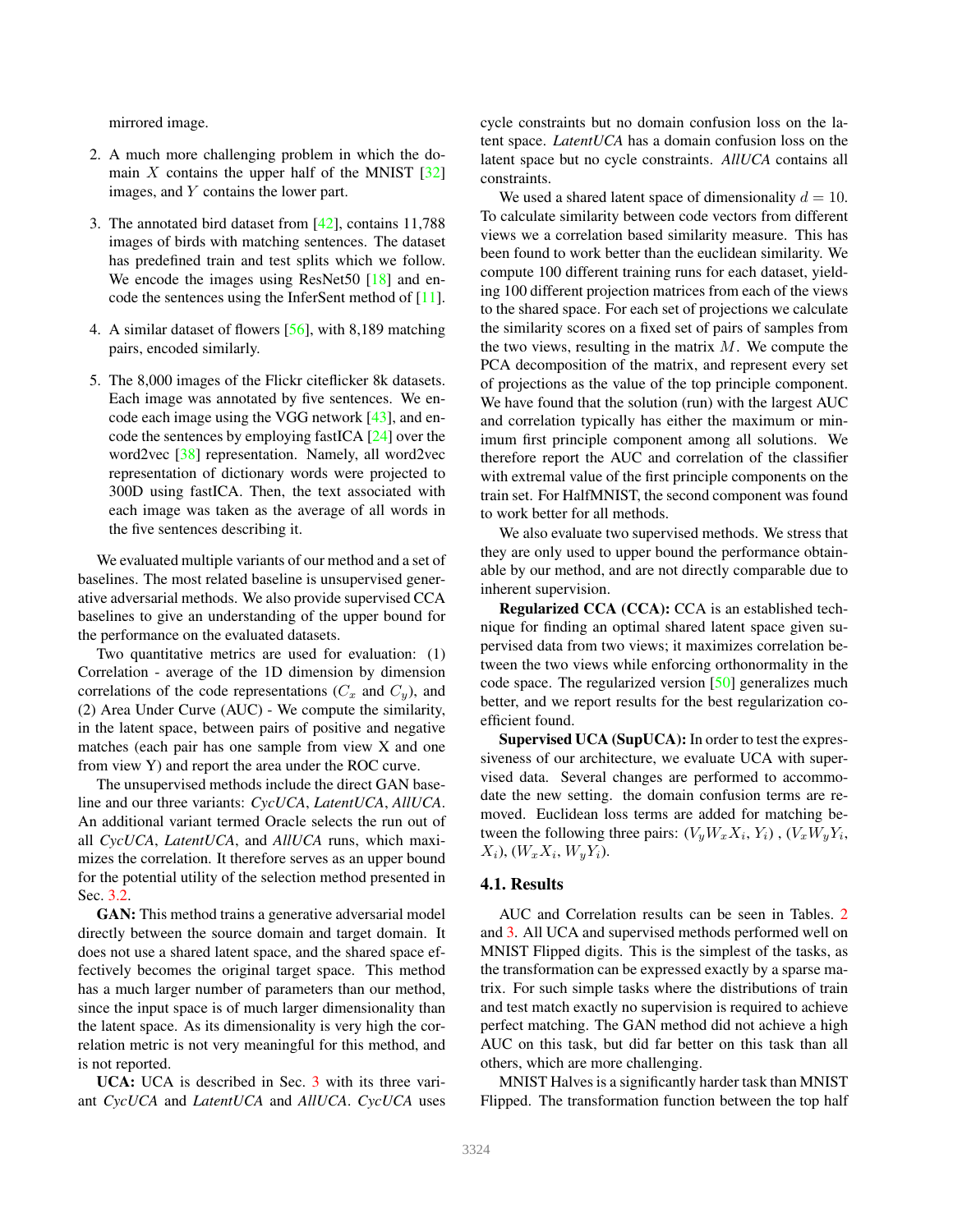<span id="page-6-3"></span>

|                   | Dataset              |                     |              |                |           |  |  |
|-------------------|----------------------|---------------------|--------------|----------------|-----------|--|--|
| Method            | <b>MNIST Flipped</b> | <b>MNIST Halves</b> | Birds $[42]$ | <b>Flowers</b> | Flickr8k  |  |  |
| <b>GAN</b>        | *                    | $\ast$              | $\ast$       | $\ast$         | $\ast$    |  |  |
| CycUCA            | 0.96/0.95            | 0.13/0.11           | 0.36/0.33    | 0.06/0.07      | 0.38/0.38 |  |  |
| LatentUCA         | 1.00/1.00            | 0.25/0.25           | 0.38/0.32    | 0.10/0.10      | 0.23/0.23 |  |  |
| <b>AllUCA</b>     | 1.00/1.00            | 0.23/0.23           | 0.28/0.26    | 0.05/0.02      | 0.00/0.00 |  |  |
| Oracle            | 1.00/1.00            | 0.34/0.34           | 0.57/0.56    | 0.26/0.23      | 0.46/0.47 |  |  |
| CCA10             | 1.00/0.99            | 0.91/0.88           | 0.88/0.70    | 0.96/0.68      | 0.79/0.73 |  |  |
| CCA <sub>50</sub> | 1.00/1.00            | 0.55/0.52           | 0.69/0.38    | 0.77/0.37      | 0.64/0.51 |  |  |
| SupUCA            | 0.90/0.90            | 0.90/0.90           | 0.83/0.74    | 0.90/0.74      | 0.80/0.75 |  |  |

<span id="page-6-0"></span>Table 2. Mean Cross-Domain Correlation (% train/test) on the [\[42\]](#page-9-13) dataset. *CCA10* and *CCA50* differ in the dimensionality of the latent space. The *UCA* methods all use a latent space of size 10. \* The correlation, in the sense of the other methods, is ill defined for *GAN* since there is no latent space.

|               | <b>Dataset</b>       |                     |              |                |           |  |
|---------------|----------------------|---------------------|--------------|----------------|-----------|--|
| Method        | <b>MNIST Flipped</b> | <b>MNIST Halves</b> | Birds $[42]$ | <b>Flowers</b> | Flickr8k  |  |
| <b>GAN</b>    | 0.69/0.69            | 0.55/0.55           | 0.54/0.54    | 0.54/0.53      | 0.58/0.58 |  |
| CycUCA        | 1.00/1.00            | 0.60/0.59           | 0.72/0.70    | 0.52/0.55      | 0.76/0.76 |  |
| LatentUCA     | 1.00/1.00            | 0.73/0.73           | 0.80/0.76    | 0.60/0.59      | 0.68/0.68 |  |
| <i>AllUCA</i> | 1.00/1.00            | 0.67/0.67           | 0.74/0.74    | 0.57/0.53      | 0.51/0.50 |  |
| Oracle        | 1.00/1.00            | 0.74/0.74           | 0.86/0.83    | 0.68/0.70      | 0.82/0.81 |  |
| CCA10         | 1.00/1.00            | 0.96/0.96           | 0.94/0.92    | 0.94/0.94      | 0.93/0.91 |  |
| CCA50         | 1.00/1.00            | 0.98/0.98           | 0.97/0.95    | 0.97/0.96      | 0.97/0.97 |  |
| SupUCA        | 0.98/0.98            | 0.95/0.95           | 0.98/0.94    | 0.99/0.95      | 0.97/0.95 |  |

<span id="page-6-1"></span>Table 3. Cross-Domain Matching AUC (% train/test).

and the bottom half or vice versa cannot perfectly reconstruct the target image. We can, however, see from the supervised baselines that a correlated latent space can be learned with near perfect accuracy given correspondences. On this task *LatentUCA* has outperformed all other unsupervised methods.

One may question whether *CycleGAN*/*DiscoGAN* architectures may simply solve this task, due to their careful design for unsupervised image mapping (and consequently matching). We therefore evaluate *DiscoGAN* on the MNIST Halves task, which is an image-to-image task and is challenging in the unsupervised setting (as opposed to the Flipped task). We use *DiscoGAN* rather than *CycleGAN*, since it uses an encoder-decoder rather than U-NET architecture, and is thus designed for global rather than spatially local transformations. Some example results are depicted in Fig. [2.](#page-6-2) As can be seen from the images, the *DiscoGAN* method creates realistic looking half-digits. However, the *DiscoGAN* results are not similar to the ground truth and do not perform well on this task, providing evidence for its difficulty.

Our results for MNIST-Halves are shown in Fig. [3.](#page-7-1) We show the top half (domain  $X$ ), the matching bottom half



<span id="page-6-2"></span>Figure 2. Each row depicts the DiscoGAN mapping (AB) of the top half of an MNIST  $[32]$  digit (A) to its matching bottom half (B). Mapping (BA) is also shown between the bottom half (B) to the top half  $(A)$ .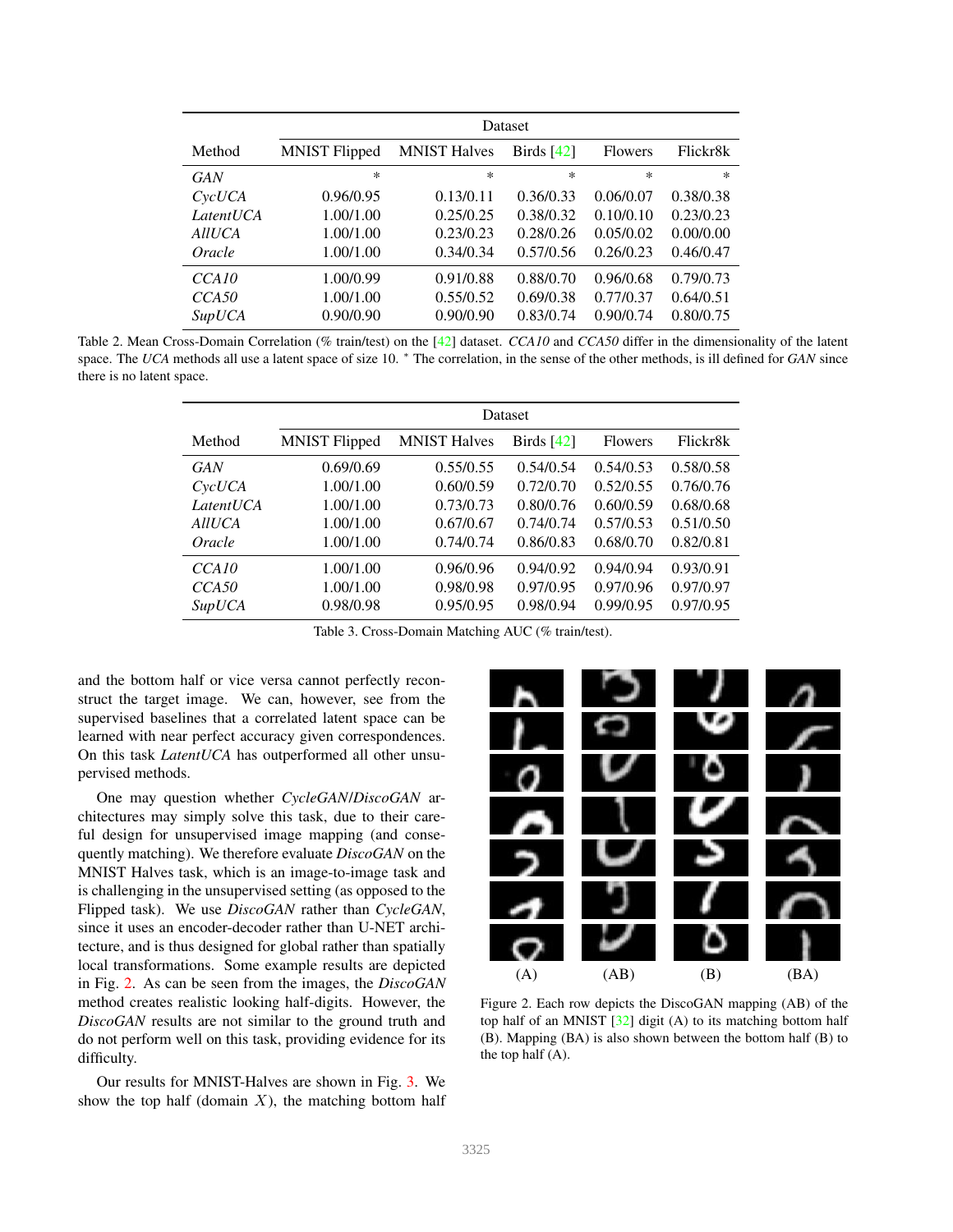<span id="page-7-4"></span>

Figure 3. Shown, row by row, are the input sample [\[32\]](#page-9-26) (top half of digit), the ground truth target (bottom half), the estimated target, and the retrieved target. The blurriness of the estimated sample is due to the 10D bottleneck but both the estimation and the topretrieval match the target well.

<span id="page-7-1"></span>

Figure 4. (a) Ground truth image and (b) top-5 retrievals for the matching descriptions on the Birds [\[42\]](#page-9-13) dataset which are, row by row: "small whit and brown spotted bird with a small beak ", "this bird has wings that are black and orange and has a black throat", "a round bird with a blue head, orange throat cream belly, and black wings"

<span id="page-7-2"></span>(domain  $Y$ ), the recovered image in domain  $Y$ , and the retrieval in domain  $Y$ . Note that in this experiment, it is possible to show the recovered image since the raw image pixels are used as the features. The recovered image is blurred since the reconstruction goes through a bottleneck of size 10. However, using it for retrieving from the target domain results in results that are both correct and sharp.

All UCA variants performed well on the birds dataset, with some advantage to LatentUCA. GAN has not performed well on this dataset. We hypothesize that this is due to the size of the projection matrix and the lack of low dimensional shared space in the GAN baseline method. Sample retrieval results, using  $LatentUCA$  for the text to birds benchmark are shown in Fig. [4.](#page-7-2)

Flowers proved quite challenging for all unsupervised methods. *LatentUCA* was the best performer on this dataset as well, but its performance was still quite low. *CycGAN* did particularly poorly, this might be because the utility of the cycle constraint is much reduced when the reconstruc-



<span id="page-7-3"></span>Figure 5. (a) Ground truth image and (b) top-5 retrievals for the matching descriptions, on Flowers [\[56\]](#page-9-14), which are, row by row: "petals are white in color, many stamne with anthers that are yellow in color", "the petals are very uniform, white, and oblong, forming a circle", "the petals of this flower are yellow with a short stigma."

tion quality is low. Sample retrieval results for *LatentUCA* on this benchmark are shown in Fig. [5.](#page-7-3)

*CycUCA* and *LatentUCA* performed well on Flickr8k, whereas *AllUCA* failed. We actually found that it *AllUCA* had several high accuracy runs, but the unsupervised selection step did not find them.

In all experiments, the encoder-decoder architecture ensures that we are able to project views into a space where related data are highly correlated. This is not possible in the input space as done by the *GAN* method, due to high dimensionality.

Consensus-based methods ware effective for unsupervised run selection, when combined with our PCA selection method. The difference in performance in comparison the to Oracle Method in most cases, is only moderate.

# <span id="page-7-0"></span>5. Conclusions

In this paper, we presented a method for linking unpaired samples from two sources. This contributes towards answering an important cognitive question, is it necessary to have prior correspondences to learn the links between domains? We presented a method to solve this important task and have shown our method to work well on imageto-image and image-to-text unsupervised linking. Linking image to text in an unsupervised way is an unintuitive result and has not been successfully performed before.

Learning unsupervised CCA is challenging and multiple constraints were found to be important for its success (orthogonality, cycle, autoencoder and domain confusion). Another challenge we overcame was training instability, which was tackled by training multiple runs and selecting the top solution using a consensus-based method.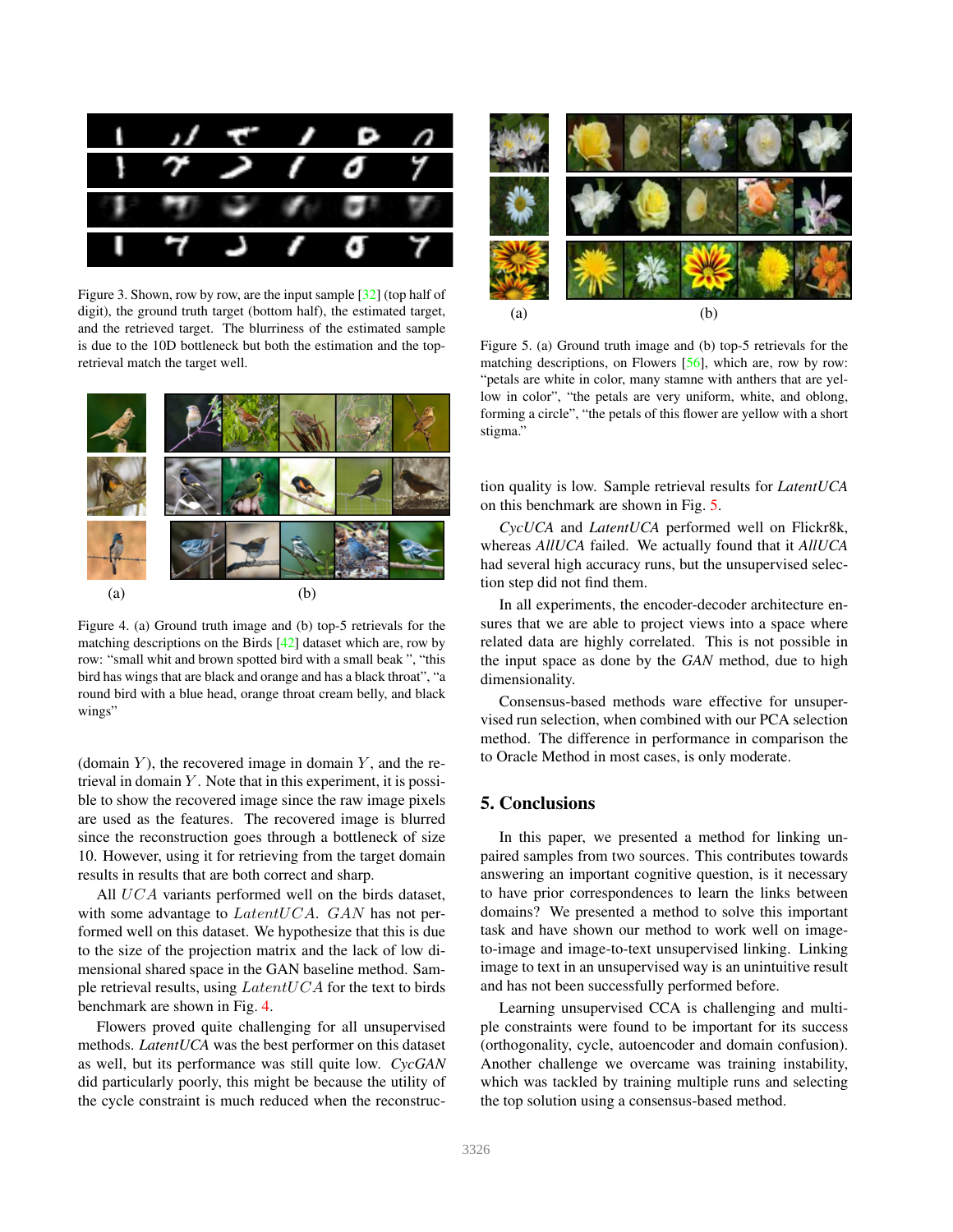# <span id="page-8-21"></span>References

- [1] H. D. I. D. W. J. Abhishek Sharma, Kumar Abhishek. Generalized multiview analysis: A discriminative latent space. In *The IEEE Conference on Computer Vision and Pattern Recognition (CVPR)*, 2012. [2](#page-1-1)
- <span id="page-8-0"></span>[2] S. Akaho. A kernel method for canonical correlation analysis. *arXiv preprint cs/0609071*, 2006. [1,](#page-0-0) [2](#page-1-1)
- <span id="page-8-2"></span>[3] G. Andrew, R. Arora, K. Livescu, and J. Bilmes. Deep canonical correlation analysis. In *International Conference on Machine Learning (ICML)*, 2013. [1,](#page-0-0) [2](#page-1-1)
- <span id="page-8-1"></span>[4] F. R. Bach and M. I. Jordan. Kernel independent component analysis. *Journal of machine learning research (JMLR)*, 3(Jul):1–48, 2002. [1,](#page-0-0) [2](#page-1-1)
- <span id="page-8-5"></span>[5] S. Benaim and L. Wolf. One-sided unsupervised domain mapping. In *NIPS*. 2017. [1](#page-0-0)
- <span id="page-8-24"></span>[6] Y. Bengio, P. Lamblin, D. Popovici, and H. Larochelle. Greedy layer-wise training of deep networks. In *Neural Information Processing Systems (NIPS)*, 2007. [2](#page-1-1)
- <span id="page-8-17"></span>[7] K. Bousmalis, N. Silberman, D. Dohan, D. Erhan, and D. Krishnan. Unsupervised pixel-level domain adaptation with generative adversarial networks. In *CVPR*, 2017. [2](#page-1-1)
- <span id="page-8-16"></span>[8] K. Bousmalis, G. Trigeorgis, N. Silberman, D. Krishnan, and D. Erhan. Domain separation networks. In D. D. Lee, M. Sugiyama, U. V. Luxburg, I. Guyon, and R. Garnett, editors, *Advances in Neural Information Processing Systems 29*, pages 343–351. Curran Associates, Inc., 2016. [2](#page-1-1)
- <span id="page-8-9"></span>[9] R. Bro, E. Acar, and T. G. Kolda. Resolving the sign ambiguity in the singular value decomposition. *Journal of Chemometrics*, 22(2):135–140, 2008. [2](#page-1-1)
- <span id="page-8-3"></span>[10] S. Chandar, M. M. Khapra, H. Larochelle, and B. Ravindran. Correlational neural networks. *Neural Computation*, 28(2):257–285, 2016. [1,](#page-0-0) [2](#page-1-1)
- <span id="page-8-26"></span>[11] A. Conneau, D. Kiela, H. Schwenk, L. Barrault, and A. Bordes. Supervised learning of universal sentence representations from natural language inference data. *arXiv preprint arXiv:1705.02364*, 2017. [6](#page-5-0)
- <span id="page-8-6"></span>[12] A. Conneau, G. Lample, M. Ranzato, L. Denoyer, and H. Jégou. Word translation without parallel data. *ICLR'18*. [1](#page-0-0)
- <span id="page-8-14"></span>[13] A. Dosovitskiy and T. Brox. Generating images with perceptual similarity metrics based on deep networks. *arXiv preprint arXiv:1602.02644*, 2016. [2](#page-1-1)
- <span id="page-8-7"></span>[14] T. Galanti and L. Wolf. Unsupervised learning of semantic mappings. *arXiv preprint arXiv:1709.00074*, 2017. [1](#page-0-0)
- <span id="page-8-8"></span>[15] Y. Ganin, E. Ustinova, H. Ajakan, P. Germain, H. Larochelle, F. Laviolette, M. Marchand, and V. Lempitsky. Domain-adversarial training of neural networks. *J. Mach. Learn. Res.*, 17(1):2096–2030, 2016. [1,](#page-0-0) [2](#page-1-1)
- <span id="page-8-10"></span>[16] L. A. Gatys, A. S. Ecker, and M. Bethge. Image style transfer using convolutional neural networks. In *CVPR*, 2016. [2](#page-1-1)
- <span id="page-8-12"></span>[17] I. Goodfellow, J. Pouget-Abadie, M. Mirza, B. Xu, D. Warde-Farley, S. Ozair, A. Courville, and Y. Bengio. Generative adversarial nets. In *NIPS*, pages 2672– 2680. 2014. [2](#page-1-1)
- <span id="page-8-25"></span>[18] K. He, X. Zhang, S. Ren, and J. Sun. Deep residual learning for image recognition. In *Proceedings of the IEEE conference on computer vision and pattern recognition*, pages 770–778, 2016. [6](#page-5-0)
- <span id="page-8-23"></span>[19] G. E. Hinton and R. S. Zemel. Autoencoders, minimum description length and helmholtz free energy. In *Neural Information Processing Systems (NIPS)*, 1994. [2](#page-1-1)
- <span id="page-8-19"></span>[20] J. Ho and S. Ermon. Generative adversarial imitation learning. In D. D. Lee, M. Sugiyama, U. V. Luxburg, I. Guyon, and R. Garnett, editors, *Advances in Neural Information Processing Systems 29*, pages 4565– 4573. Curran Associates, Inc., 2016. [2](#page-1-1)
- <span id="page-8-18"></span>[21] J. Hoffman, D. Wang, F. Yu, and T. Darrell. Fcns in the wild: Pixel-level adversarial and constraint-based adaptation. 12 2016. [2](#page-1-1)
- <span id="page-8-15"></span>[22] Y. Hoshen and L. Wolf. Identifying analogies across domains. *ICLR'18*. [2](#page-1-1)
- <span id="page-8-20"></span>[23] H. Hotelling. Relations between two sets of variates. *Biometrika*, 28(3/4):321–377, 1936. [2](#page-1-1)
- <span id="page-8-27"></span>[24] A. Hyvärinen and E. Oja. A fast fixed-point algorithm for independent component analysis. *Neural Comput.*, 9(7):1483–1492, Oct. 1997. [6](#page-5-0)
- <span id="page-8-13"></span>[25] P. Isola, J.-Y. Zhu, T. Zhou, and A. A. Efros. Imageto-image translation with conditional adversarial networks. In *CVPR*, 2017. [2](#page-1-1)
- <span id="page-8-11"></span>[26] J. Johnson, A. Alahi, and L. Fei-Fei. Perceptual losses for real-time style transfer and super-resolution. In *ECCV*, 2016. [2](#page-1-1)
- <span id="page-8-4"></span>[27] T. Kim, M. Cha, H. Kim, J. Lee, and J. Kim. Learning to discover cross-domain relations with generative adversarial networks. *arXiv preprint arXiv:1703.05192*, 2017. [1,](#page-0-0) [2,](#page-1-1) [3](#page-2-5)
- <span id="page-8-22"></span>[28] T.-K. Kim and R. Cipolla. Canonical correlation analysis of video volume tensors for action categorization and detection. *Transactions on Pattern Analysis and Machine Intelligence (TPAMI)*, 31(8):1415–1428, 2009. [2](#page-1-1)